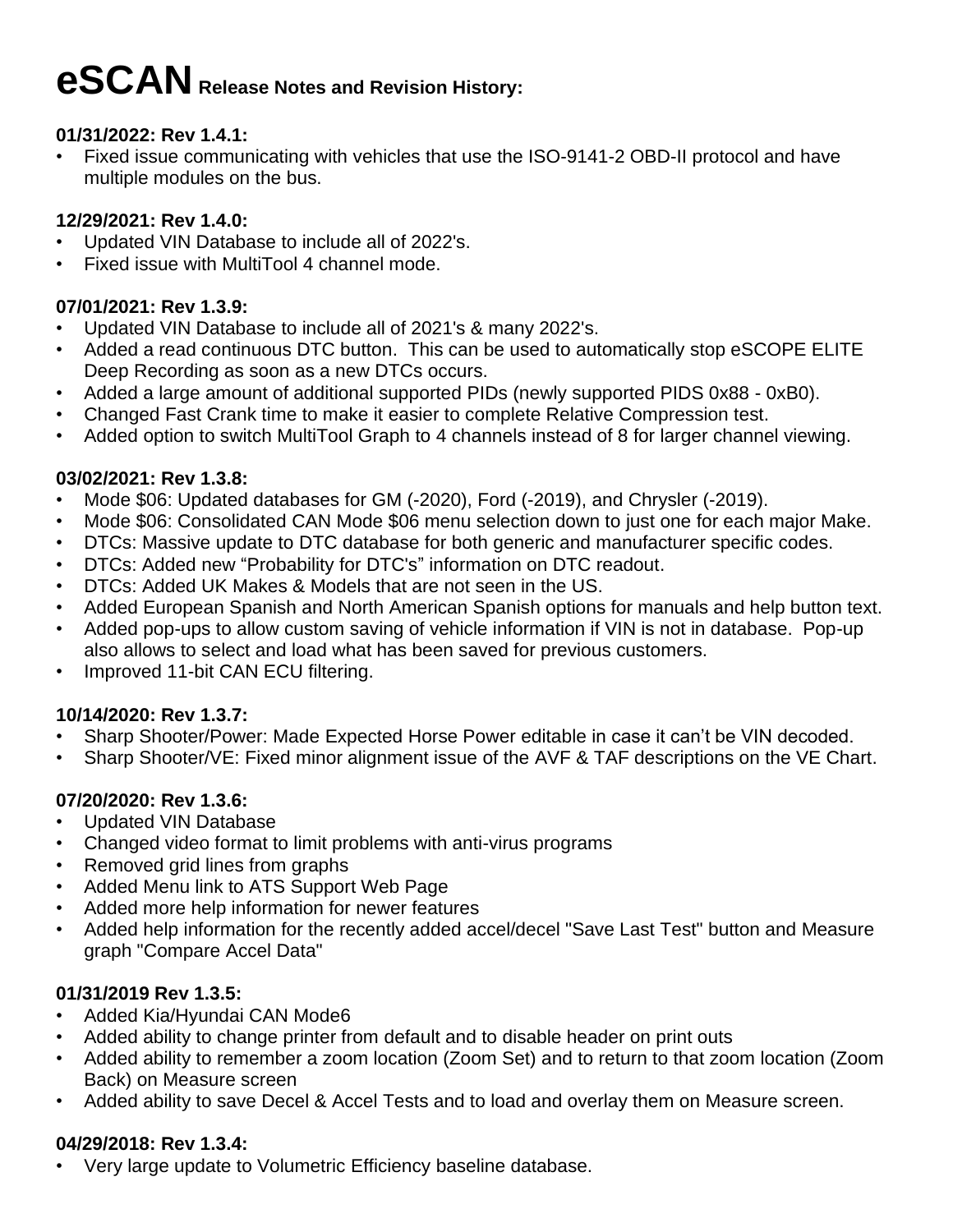• Added Volumetric Efficiency support for pressurized induction systems (please note that these can vary more than naturally aspirated engines).

#### **02/19/2018: Rev 1.3.3:**

• Added a component that was missing from the 1.3.2 installer

## **01/08/2018: Rev 1.3.2:**

- Major compiler update for more powerful functionality in future updates.
- Updated Mode06 Jaguar, Land rover, and Nissan.
- Updated DTCs Mini & Land rover.
- Minor enhancements to GUI.

#### **05/26/2017: Rev 1.31:**

- Added eSCAN Elite Manual.
- Updated custom VE information from VIN lookup for better VE tests.
- Improved Compression Test for six-cylinder engines.
- Allows custom VIN entry in case there is an issue with the VIN read from the DLC.
- Fixed issue where "L Brake Pull" was saying "R Brake Pull" when activated.

#### **04/11/2017: Rev 1.30:**

- Updated VIN Database lookup to cover vehicles through 2017.
- Updated BMW, added Mini, and made minor changes to other sections of Mode 6 data.
- Added reminder message to remove VCI from OBDII port when program exits.
- Enhancements to eSCAN Elite Accelerometer Tests.
- Enhancements to eSCAN Elite Relative Compression Test algorithm.
- Changed eSCAN Elite Relative Compression Test to allow test to run via Bluetooth instead of USB only.

#### **01/27/2017: Rev 1.28:**

- Kia-Hyundai Mode 6 non-CAN update.
- Added Audi to CAN Mode 6 database.
- Added to scaling capabilities of CAN Mode 6 database.
- Added X axis on Dual/Combo graph and moved up slide bar to make it easier to compare the two graphs.
- Minor documentation update.

#### **10/12/2016: Rev 1.27:**

- Added "Total Fuel Trim" indicators to Info tab.
- Added "Maximum/Average" selector to Fuel Trim tab.
- Added Average/Maximum selector to Temperature Table.
- Added time indication arrow to Temperature Table.
- Fixed eSCAN Manual shortcut to point at new PDF manual instead of old Flash File.
- Added VW CAN Mode6 data.
- Minor Edit to Volvo CAN Mode 6 data.
- Minor Edit to non-CAN BMW section.
- Fixed problem with non-CAN Mode 6 lookup that was in last release.

#### **06/23/2016: Rev 1.26:**

- Added or updated Mode 6 data for BMW, Honda/Acura, and Volvo.
- • Added option to enter VIN decode info on main screen if VIN gets entered manually.
- •Added help descriptions for "Clear All", "Enable Info PIDs", and "Units" on the PIDs tab.
- •Changed how Diesel selects VE TP Type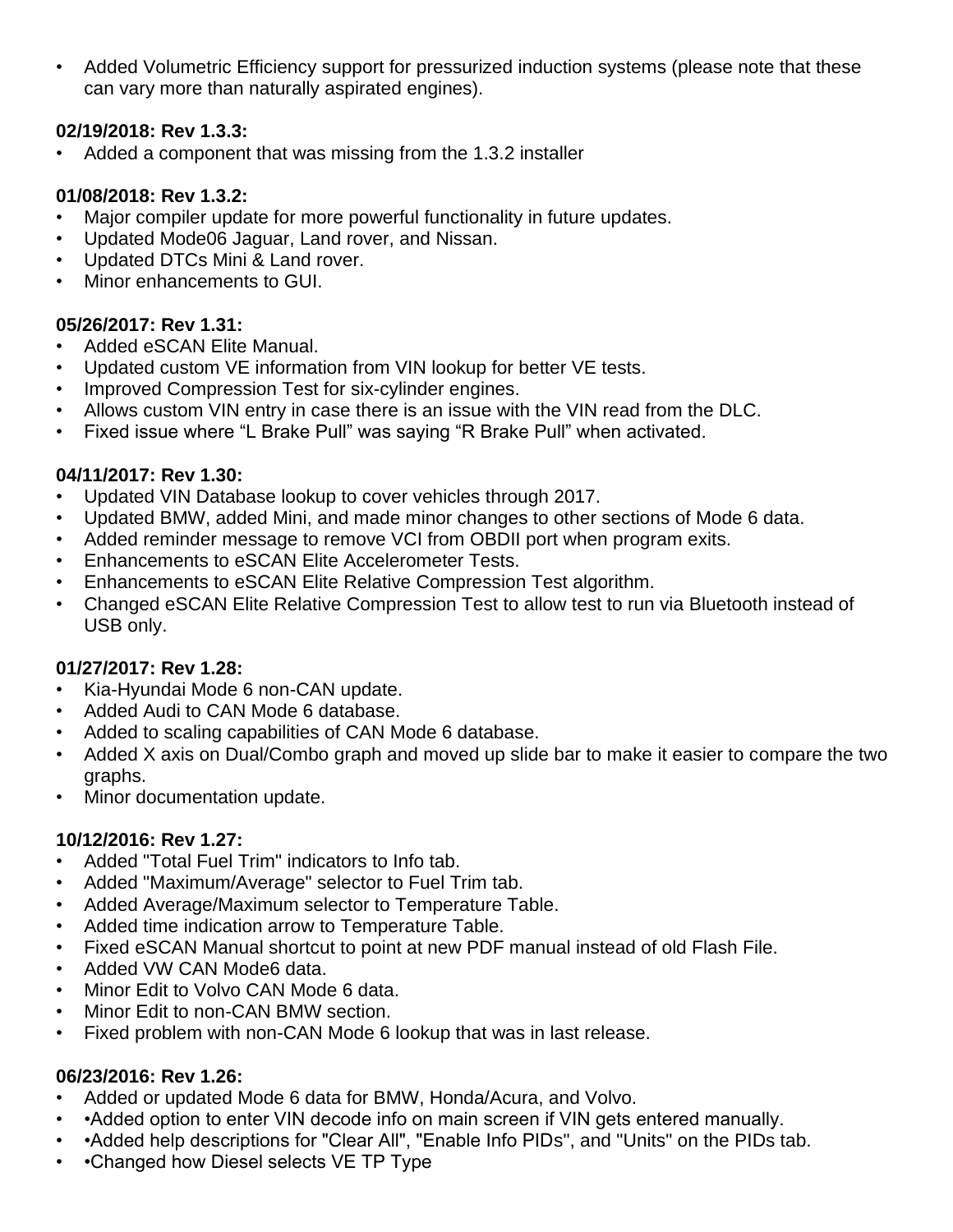#### **03/18/2016: Rev 1.25:**

- Enhancements to the WRAF Catalyst Efficiency test.
- Updated Mode 6 for GM, Ford, Chrysler, Hyundai and Kia.
- Replaced eSCAN manual with an entirely new PDF manual.
- Updated several of the '?' help text sections within the eSCAN built-in help.
- Changed eSCAN icon and Logo.
- Enhancements to the Temperature Test.
- Added VIN to saved reports.
- Added VIN Decode Information to main screen.
- Updated VIN Database.

## **12/10/2014: Rev 1.24:**

- The eSCAN will now identify what type of vehicle (make, model, and engine) is connected.
- Wide Band Oxygen Sensors now work with the Info alert lamps.
- Volumetric Efficiency Test Has over 700 scaled engines and will now display if engine is scaled or the eSCAN is running in generic mode.
- NEW: VE/TFT comparison test. This test will compare the Volumetric Efficiency Test data with the Total Fuel Trim Test data in order to quickly diagnose fuel control and engine performance problems.
- Power test will now give you the expected Horsepower of the engine being tested, and the expected elevation corrected Horsepower at the test site.
- Fuel Efficiency test will calculate how the fuels energy was used to move the vehicles weight.
- Catalytic Efficiency Test will now use Wide Band Oxygen Sensors for catalyst testing.
- Temperature test will give you the rate at which the coolant has gained heat energy and can be used to diagnose the cooling system.

#### **6/13/2014: Rev 1.23:**

- Setup for 1280x728 screen size default (wide screens). Do not install this update if your screen resolution is less than 1280x728.
- GM Mode 6 data updated to present date.
- Fixed problem when hold was turned o\_ but data wasn't loaded the chart selects would reset to default.
- Fixed cosmetic issue on Cat E Tab text on lower two LED's that were overlapping.
- Added "DTCs:VIN" to Update VIN so the variable gets updated here as well as at startup.

# **01/03/2014: Rev 1.22:**

- The eSCAN now talks to you! The Info lights have voice commands that speak as the lights change so you can hear
- what is happening while doing test drives. This can be disabled or re-enabled on the main screen with the "Enable
- Voice Status" button.
- The "Sharpshooter/Sim Inj" tab has been removed since it is not needed.
- The "Sharpshooter/Auto Diag" has been removed since the Easy button has been replaced with the voice commands.
- The eSCAN installer script has been updated to work properly with Windows 8 and Windows 8.1 computers.

# **09/05/2012: Rev 1.21:**

Made PCM addressing changes to KWP2000 protocol that will \_x connection problems with some VWs, Audis, Volvos, and other makes.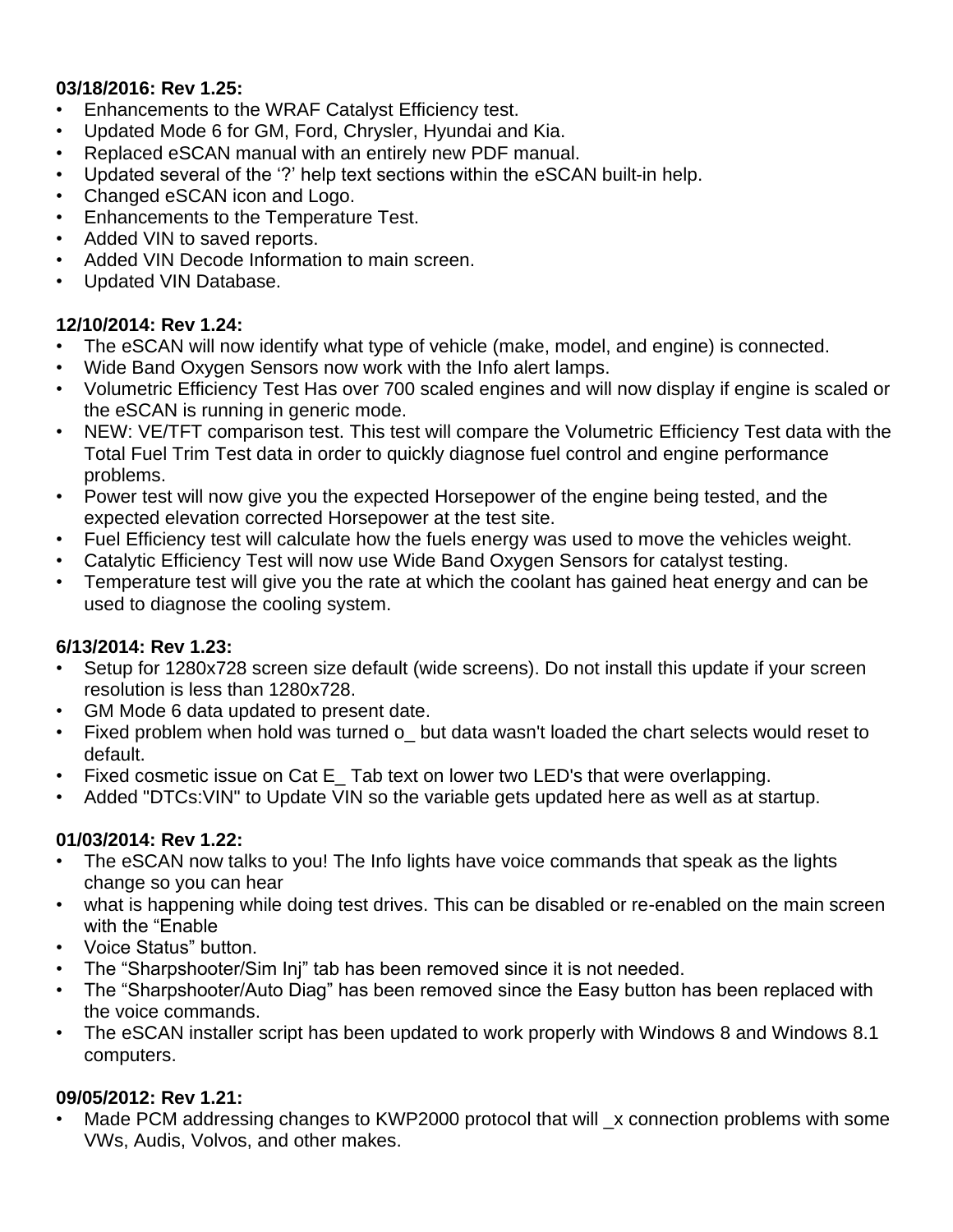- Made PCM addressing changes to 11-bit CAN protocol that will \_x connection problems with some VWs, Audis, Volvos, Range Rovers, Hondas, and other makes.
- Made PCM addressing changes to 29-bit CAN protocol that will x connection problems with some VWs, Audis, Volvos, Range Rovers, Hondas, and other makes.
- Updated "OBD Requirements to Which Vehicle is Designed" to include KOBD and several other new results.

#### **3/24/2011: Rev 1.20:**

- Added ability to auto adjust window size when increasing for larger screens.
- Added option to print with grey background on graphs to save ink.
- On Tools Menu, if no other tools are found it will say "No Other Tools Installed" instead of saying nothing.
- Changed the installation directory from "c:\Program Files" to "c:\Automotive Test Solutions" to keep all ATS programs, settings, and data \_les in one location that Windows will not prevent access to.

## **1/12/2010: Rev 1.19:**

- Optimized to work better with Windows 7 and 64-bit Windows.
- Made changes to 1024x574 Netbook size option to use scroll bars, to remember and reload 1024x574 Netbook settings on startup, and to resize TR page.

## **10/28/2009: Rev 1.18:**

- Added "Size to 1024x574 (Netbooks)" option under Window menu. This will automatically adjust window size to t Netbooks that have 1024x600 pixel resolution.
- Changed data and Tool paths to be compatible with the default c:\Program Files (x86)\ folder that the eSCAN gets installed in on Windows 64-bit.
- Modified report loading to properly display PID data that was saved in report.
- Fixed spelling of Volkswagen on DTC's and VE table.
- Updated eSCAN Flash based user manual to cover latest version of eSCAN usage and installation.
- Changed all Flash based help les and videos to maximize on screen by default. This will force them to \_t on any screen (big or small). They can still be adjusted to any other size manually.

# **9/10/2009: Rev 1.17:**

- Added Porsche Mode 6 Data.
- Updated and simplified Chrysler Mode 6 Data.
- Updated and simplified Mitsubishi Mode 6 Data.
- Added feature to automatically set the eSCAN serial port number, customer no longer needs to set the port manually.
- Improved the Auto Search function.
- "X" in upper right corner now works to close program.
- Added driver install for new Blue USB to Serial Bridge.

# **6/9/2009: Rev 1.16:**

- Updated 29bit CAN coverage for the non-Pro eSCAN VCI.
- Enhanced Pro VCI's auto initialization routine.

# **4/20/2009: Rev 1.15:**

- Improved automatic OBDII bus type search for eSCAN Pro (does not affect original eSCAN).
- Changed Freeze Frame to readout all Freeze Frames instead of just selected Freeze Frame.
- Added automatic readout of Freeze Frame data.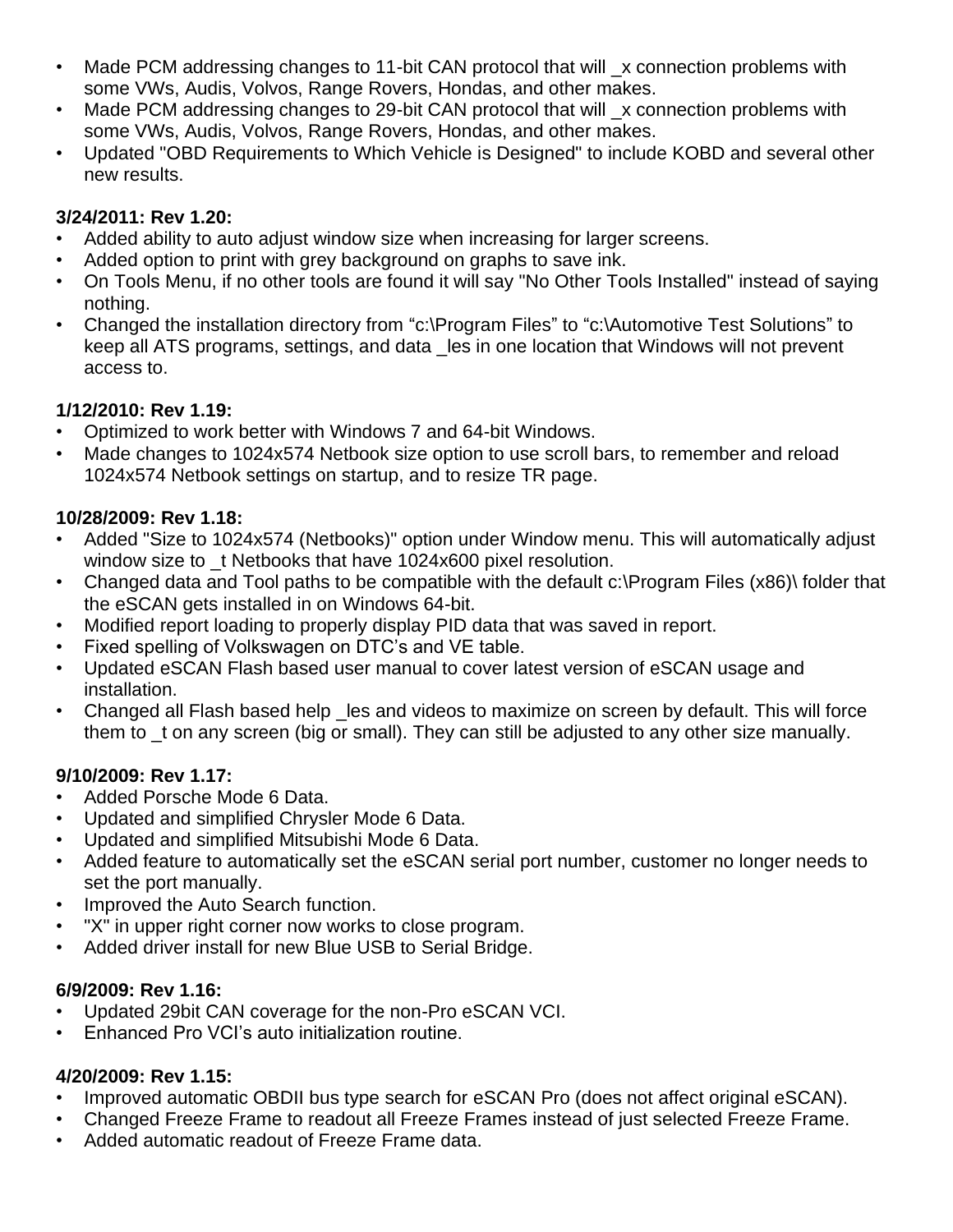- Added delay between clearing and re-reading DTCs for vehicles that don't reset the DTCs instantly.
- Modified CAN filter when clearing DTCs to allow reading of DTCs from any responding modules.

# **2/10/2009: Rev 1.14:**

- Enabled 29bit CAN bus.
- Mode6: Added Mitsubishi CAN coverage.
- Mode6: Edited Honda CAN & added 2008-2009 vears.
- Added several VE custom engine setups

## **3/11/2008: Rev 1.13:**

- Added CAN addressing and filtering to decrease the possibility of reading incorrect DTCs, Mode6, or other data.
- Made the faster multi-PID CAN mode work better on vehicles that previously would not work in this mode such as Chryslers.
- Changed temperature checks to also work if engine is not running to alert bad sensor readout when the engine is stopped.
- Added "Get Veh.Inf." button on main eSCAN tab that will read additional Mode9 data (Cal. IDs, Cal CVN#s, and IPT) besides just the VIN like was done previously.
- Added "Mark Continuous Data (Page Up)" button that will mark points on data that is being saved continuously. This is to remember significant events in time while doing a long record.

# **11/14/2007: Rev 1.12:**

- Fixed a problem in rev 1.11 that prevented calculated PIDs from being displayed in the graphs or digital readouts.
- No other changes were made in this release.

# **10/25/2007: Rev 1.11:**

- Enabled SharpSHOOTER Power tab.
- Enabled "Set Engine" selector on VE page that uses more accurate VE calculations on engines in database. Note that our database of engines will continue to grow over time. This will make VE calculations for specific engines more accurate that the generic engine setting.
- Added Pop-up to show O2 sensor locations for different vehicles. There is a new button on the Monitors, O2, and SharpSHOOTER/Cat Eff. tabs that allows you to access drawings of O2 sensor locations for different engines.
- Added Speed to Temperature Chart
- Added EID CAN bus protocol which is used on some CAN vehicles.
- Added error note to the Catalyst Efficiency test about setting the proper Front & Rear O2 sensors for each bank.
- Fixed problem where Info light gray-out would \_ash grayed and then ungrayed at startup.
- Changed Mode 6 CAN not show yellow (close to limit) if Min, Max, and Values are equal.
- Added Jaguar, Mercedes, and Suzuki to manufacture specific DTCs.

# **5/7/2007: Rev 1.10:**

- Added independent scales to Dual/Combo graph and auto scaling to each trace.
- Added 50 points to possibilities for #points graphed (shows finer resolution).
- Added to Toyota Mode6 coverage.
- Fixed a problem that caused KWP2000 communications error in Rev 1.09.
- Removed Vacuum tab because Vacuum (MAP sensor) will soon be used as an option on the Volumetric Efficiency tab as another way to calculate Volumetric Efficiency. This is expected to be released with version 1.11.
- Windows VISTA support: Note that NI VISA 4.1 or newer driver is required (see driver below).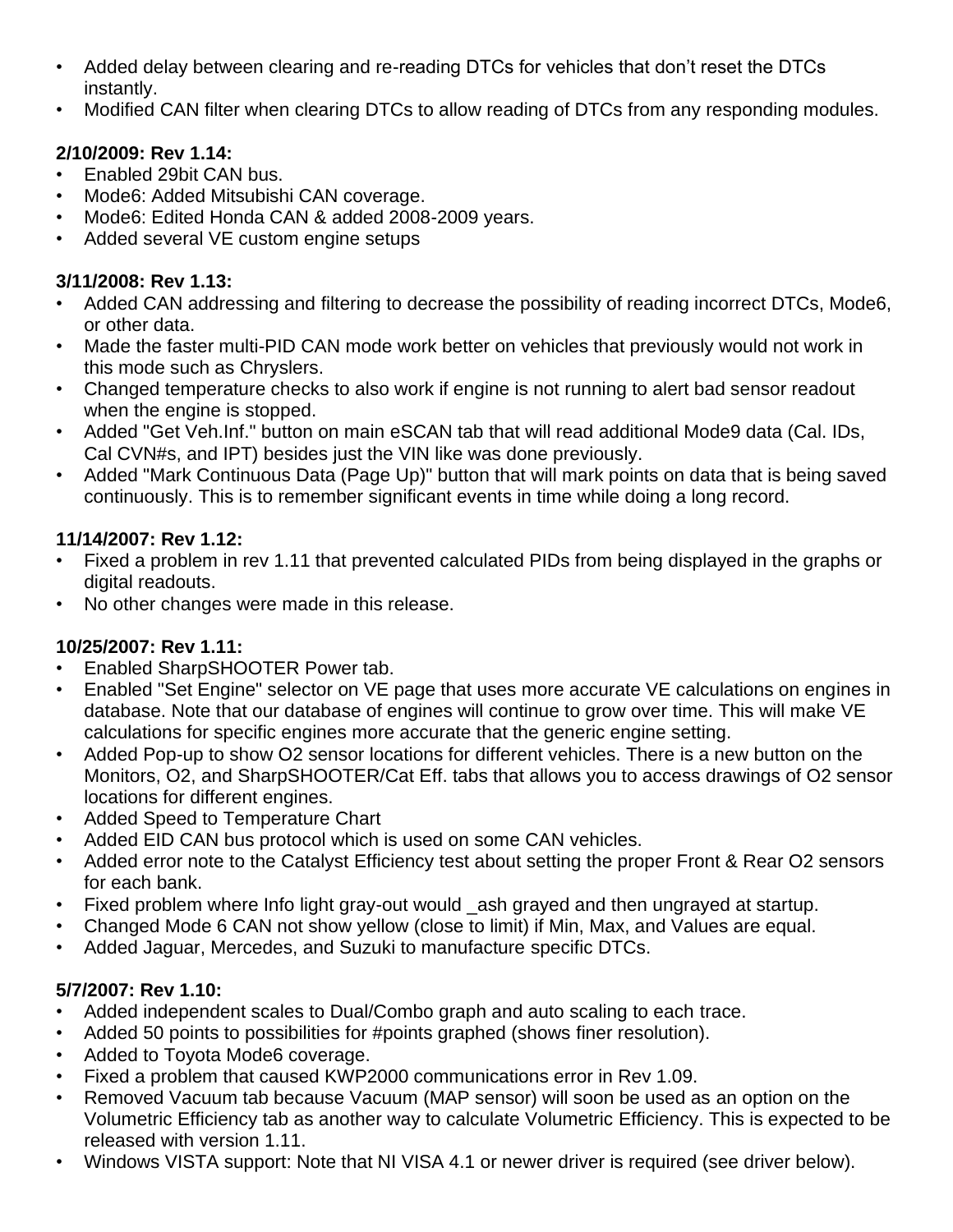- Now works with Belkin USB/RS232 adapter (see driver below).
- Now works with Bluetooth wireless.
- We still recommend using Windows XP because VISTA is new and hasn't been fully tested in multiple circumstances on multiple computers.

# **4/2/2007: Rev 1.09:**

- Trouble Shooting Examples: Added "TR" button to access popup screen with several examples of how to use the eSCAN to troubleshoot drivability problems. Note that more and more examples will be added over time.
- Sharp SHOOTER Volumetric Efficiency: Added TAF and VE calculated PIDs. Changed labels on VE page.
- Added VE calculation info to VE help text.
- Changed default VE corrections.
- Added Air Temp and Altitude to VE Pop-up.
- Added VE Entered Info pop-up to calculated VE and TAF PID select.
- Sharp SHOOTER Catalyst Efficiency: Subtracted 10% for each color range (i.e. doesn't turn yellow until below 80% instead of 90% like before).
- Sharp SHOOTER Temperature: Enabled initial Sharp SHOOTER temperature warm-up rate functionality.
- Graphs: Changed max graph points to 5000.
- Enabled Stacked & Dual/Combo graph scroll bars, measurement arrow, and "Number of Points Displayed" whenever Hold is on.
- Added "None" to data channel select options.
- Added the ability to select the PID order of graphed loaded data.
- Significantly speeded up PWM (Ford) communication rate.
- Fixed error that would occasionally cause incorrect fuel trim readings due to multiple ECUs responding (seen on VPW).
- Fixed error that would occur on some CAN vehicles when duplicate DTC or Pending code responses occurred.
- Fixed error that prevented some higher level PIDs from being available.
- Windows VISTA Support: We now have the eSCAN working in VISTA but only under specific circumstances.
- Presently, we've only been able to use it on computers that have built in RS232 ports or with the IOGear "ATEN" USB/RS232 adapter with updated drivers installed.
- The Belkin USB/RS232 adapter and the Bluetooth adapter that we normally sell do not yet have VISTA drivers from their manufactures.
- We still recommend using Windows XP but will continue to work towards better VISTA support.

# **1/26/2007: Rev 1.08:**

- Added setup option to change bus type from automatic to specific bus type.
- Added options to change sensors used on CE test.
- Mode6: Updated Chrysler Data through 2007.
- Updated Honda/Acura Data through 2007, including CAN.
- Added Isuzu Data.
- Added Honda Passport Data -Same as Isuzu Data.
- Added SAAB Data, including CAN.
- Added several Saturn and Cadillac vehicles.
- Fixed problem where last out of set of CAN Mode6 bytes was ignored on some multi OBDMID/TID combinations.
- Fixed problem with cross rate in calculated PIDs (rates displayed were swapped).
- Added Temperature Compensation for VE calculation.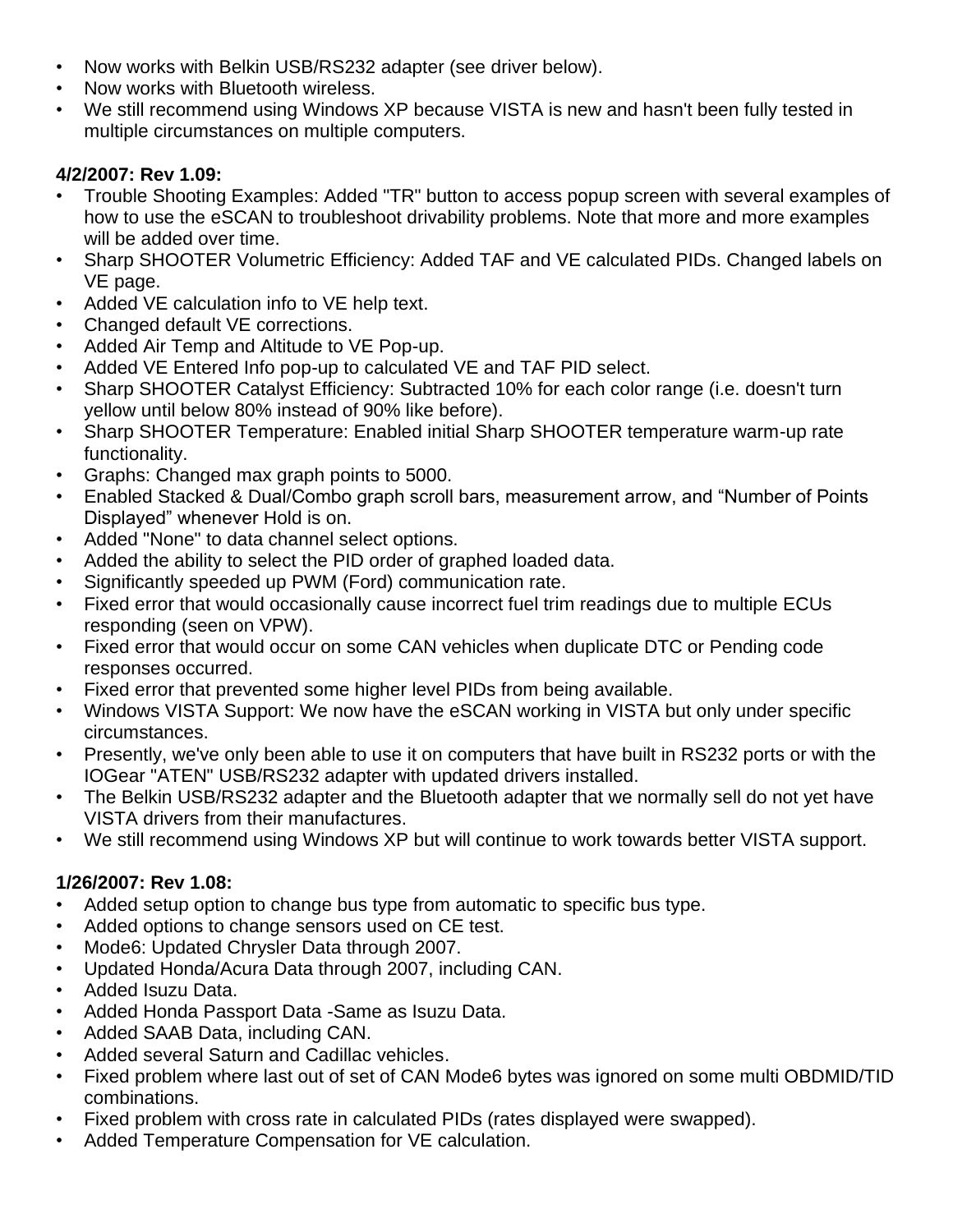• Added prevention of erroneous HEX valued DTCs and Pending Codes unless values are in database.

## **10/15/2006: Rev 1.07:**

- Fixed problem with vehicles that had non-PCM ECUs respond first. This problem was usually noticeable if only a few PIDs showed up on PID list and occurred on some Chryslers and other ISO vehicles. This version of the eSCAN. distinguishes the PCM ECU from others.
- Some Mode6 and DTC explanation changes.
- Info tab "# Codes" now updates after clearing DTCs.
- Minor speed improvements.
- Improved accuracy of PID Time calculation.

# **9/18/2006: Rev 1.06:**

- Numerous Mode6 changes and additional coverage.
- Added option to read all or read selected Mode6 data continuously.
- Added help buttons for "Mode6" and "DTCs" tabs.
- Fixed VIN reading for non-CAN vehicles.
- Changed Monitors to more visible LEDs instead of check boxes.
- Re-arranged Monitors layout to be more logical.
- Added "Monitors Complete" indicator and monitors "# not run" to Info tab.
- Added additional support of ISO vehicles.

## **8/24/2006: Rev 1.05:**

- Added Options screen that allows changing of CAN multiple PID read mode and Demo Mode.
- Added initial Sharp SHOOTER™ Vacuum tab.
- Multiple Mode6 changes: Added and modified data for multiple manufacturers.
- Info/Time to Engine Temp: Added Orange color and "Warming Too Fast" if warming too fast. Added "Warming Too Slow" text for warming too slow.
- Fixed problem with non-CAN Mode6 reads if I16 data.
- Added Text Reports: Save, Load, and Print Text Report Data buttons on Controls tab.
- Added Demo Mode button to make it easy to change on & o.
- Added Animated Help Videos for Fuel Trim and Volumetric Efficiency.

# **7/24/2006: Rev 1.04:**

- Added routine to automatically search for and find the serial port that the eSCAN is connected to. Also added an indicator for the eSCAN being in or out of demo mode.
- Mode 6 changes: Fixed problem with reading low limits. Added Mode 6 data for GM, Chrysler, and Ford.

# **7/7/2006: Rev 1.03:**

• Mode 6 changes: Added Nissan, added additional vehicles for Toyota and Lexus, Changes to Chrysler data, added Honda/Acura data. Alphabetized Makes and made other minor changes.

# **6/20/2006: Rev 1.02:**

- Mode6 changes to Chrysler data and added Honda/Acura data.
- Changed MIL Info Light and #DTCs to also read pending codes and be yellow if pending.
- Changed order of tabs (DTCs & Monitors earlier).
- Added VE Multipliers to screen.
- Added yellow background color to Mode 6 Test Value background if close to limit.

# **6/13/2006: Rev 1.01:**

• Added different color background on PID list to distinguish Calculated PIDs.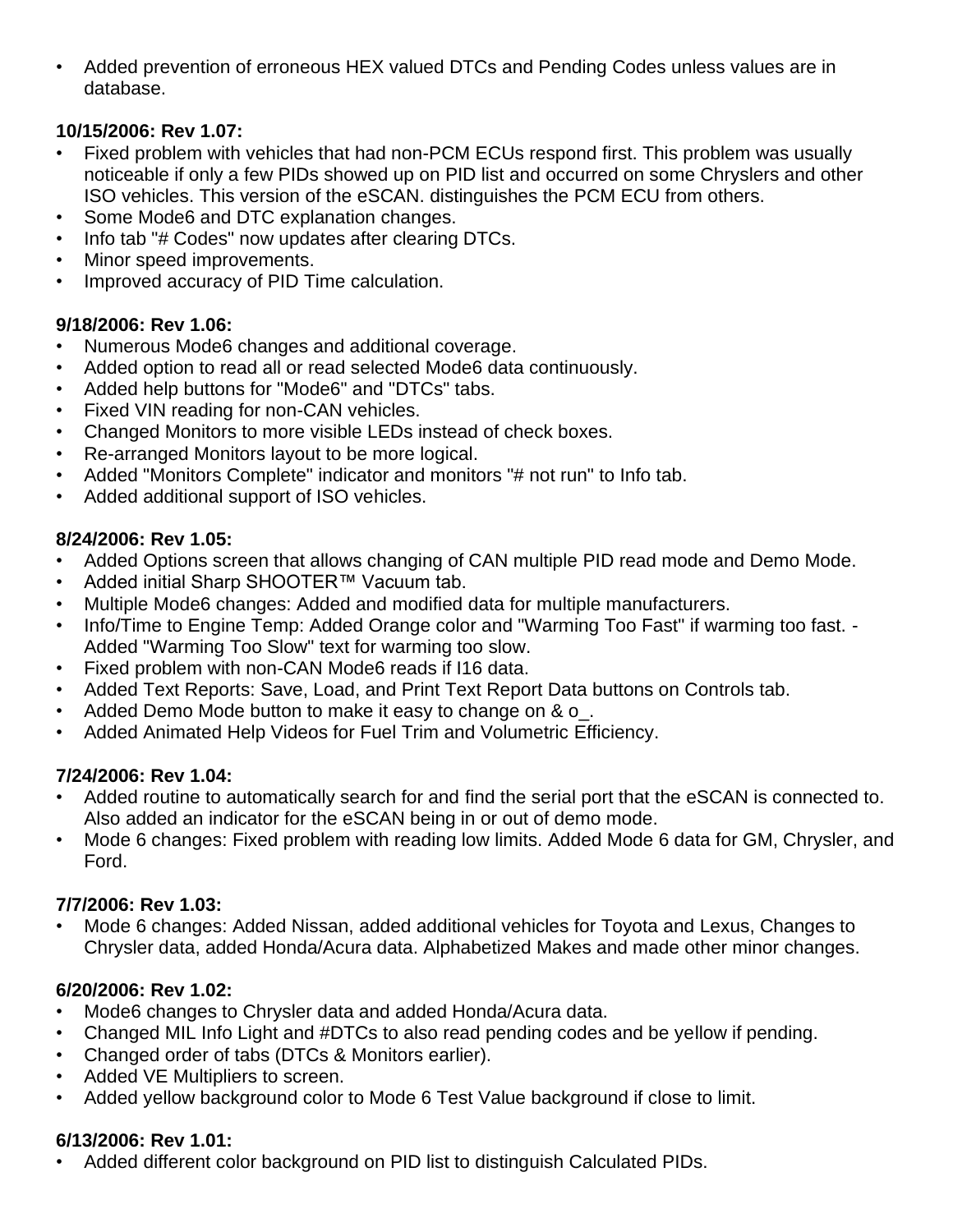- Changed requirements for Cat Test Rear O2 to turn green.
- Added note to "snap throttle twice" for the O2 test.

#### **6/11/2006: Rev 1.00:**

- Initial Release.
- Added Temperature Compensation for VE calculation.
- Added prevention of erroneous HEX valued DTCs and Pending Codes unless values are in database.

#### **10/15/2006: Rev 1.07:**

- Fixed problem with vehicles that had non-PCM ECUs respond first. This problem was usually noticeable if only a few PIDs showed up on PID list and occurred on some Chryslers and other ISO vehicles. This version of the eSCAN distinguishes the PCM ECU from others.
- Some Mode6 and DTC explanation changes.
- Info tab "# Codes" now updates after clearing DTCs.
- Minor speed improvements.
- Improved accuracy of PID Time calculation.

#### **9/18/2006: Rev 1.06:**

- Numerous Mode6 changes and additional coverage.
- Added option to read all or read selected Mode6 data continuously.
- Added help buttons for "Mode6" and "DTCs" tabs.
- Fixed VIN reading for non-CAN vehicles.
- Changed Monitors to more visible LEDs instead of check boxes.
- Re-arranged Monitors layout to be more logical.
- Added "Monitors Complete" indicator and monitors "# not run" to Info tab.
- Added additional support of ISO vehicles.

#### **8/24/2006: Rev 1.05:**

- Added Options screen that allows changing of CAN multiple PID read mode and Demo Mode.
- Added initial Sharp SHOOTER™ Vacuum tab.
- Multiple Mode6 changes: Added and modified data for multiple manufacturers.
- Info/Time to Engine Temp: Added Orange color and "Warming Too Fast" if warming too fast. Added "Warming Too Slow" text for warming too slow.
- Fixed problem with non-CAN Mode6 reads if I16 data.
- Added Text Reports: Save, Load, and Print Text Report Data buttons on Controls tab.
- Added Demo Mode button to make it easy to change on & o.
- Added Animated Help Videos for Fuel Trim and Volumetric Efficiency.

#### **7/24/2006: Rev 1.04:**

- Added routine to automatically search for and find the serial port that the eSCAN is connected to. Also added an indicator for the eSCAN being in or out of demo mode.
- Mode 6 changes: Fixed problem with reading low limits. Added Mode 6 data for GM, Chrysler, and Ford.

#### **7/7/2006: Rev 1.03:**

• Mode 6 changes: Added Nissan, added additional vehicles for Toyota and Lexus, changes to Chrysler data, added Honda/Acura data. Alphabetized Makes and made other minor changes.

#### **6/20/2006: Rev 1.02:**

- Mode6 changes to Chrysler data and added Honda/Acura data.
- Changed MIL Info Light and #DTCs to also read pending codes and be yellow if pending.